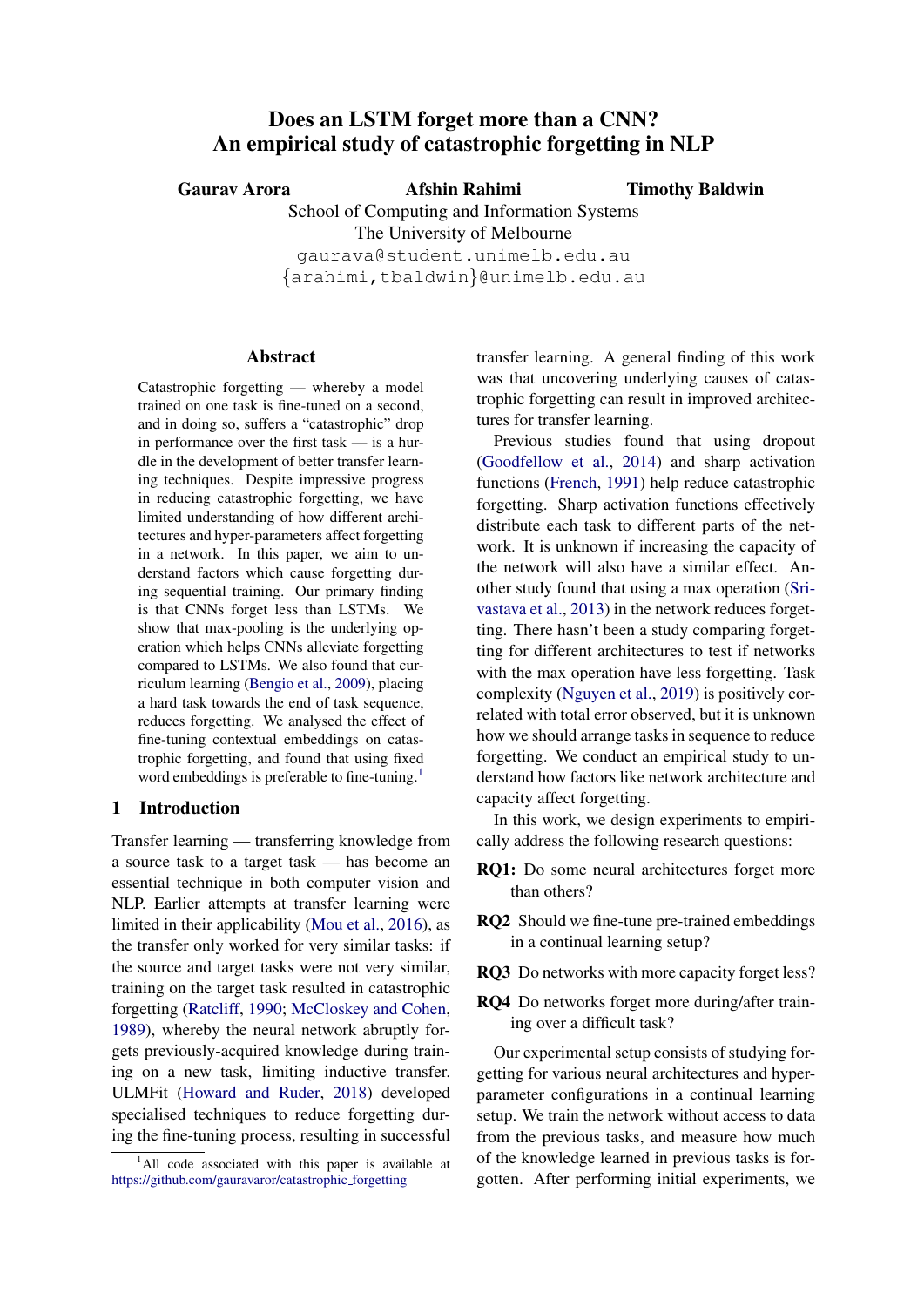conduct further experiments to understand the underlying reason for the differences in forgetting.

We found that CNNs forget less than LSTMs, because of max pooling. Max-pooling decreases forgetting as the gradient doesn't update all the shared parameters. Further, adding contextual word embeddings such as ELMo [\(Peters et al.,](#page-9-5) [2018a\)](#page-9-5) with either an LSTM or a CNN as the top layer, reduces the forgetting for both architectures. Surprisingly, the LSTM forgets less when the ELMo embeddings are frozen, and fine-tuning performs worse than randomly initialised embeddings in a continual learning setup. We also found that, contrary to common wisdom, more network capacity doesn't always result in less forgetting. For CNNs, sequence forgetting increases as we increase the number of layers, whereas for the dimensionality of hidden layers, the degree of forgetting depends on the task sequence: the choice of which task to train first has more impact on forgetting than the number of hidden units in the network, and placing difficult tasks towards the end of the task sequence reduces overall forgetting.

## 2 Background

#### 2.1 Catastrophic forgetting

Our work is similar to early work on catastrophic forgetting [\(Ratcliff,](#page-9-1) [1990;](#page-9-1) [McCloskey and Cohen,](#page-9-2) [1989\)](#page-9-2), which studied factors affecting forgetting like the width of the network or amount of training. The amount of new learning was found to be directly proportional to the amount of forgetting in previous tasks. They also found that lowering the learning rate decreases forgetting, but impairs the ability of the network to learn. Recent empirical work [\(Goodfellow et al.,](#page-8-2) [2014\)](#page-8-2) studied the effect of the activation function and different training algorithms. They found that training with dropout is always better, and the choice of activation is taskdependent and should be cross-validated.

Both earlier empirical studies focused on only two-task sequences, whereas we use four-task sequences, based on [Nguyen et al.](#page-9-4) [\(2019\)](#page-9-4) who studied the effect of total sequence complexity and sequential heterogeneity. They found that error rates do not correlate with the sequential heterogeneity of tasks.

[Rebuffi et al.](#page-9-6) [\(2017\)](#page-9-6) and [Li and Hoiem](#page-9-7) [\(2018\)](#page-9-7) found that training on a subsequent task doesn't update the classification layer of the previous task, and only updates the encoder layer, increasing

catastrophic forgetting. Knowledge distillation loss [\(Hinton et al.,](#page-8-4) [2015\)](#page-8-4) is a commonly used technique to avoid dramatic changes in the encoder layer, while adapting the classification layer for the new task.

[Yogatama et al.](#page-9-8) [\(2019\)](#page-9-8) found catastrophic forgetting while fine-tuning ELMo and BERT [\(De](#page-8-5)[vlin et al.,](#page-8-5) [2019\)](#page-8-5) embeddings, similar to our findings. They also found that sampling examples from a different task (with uniform probability) enables a network to learn all tasks reasonably well; this requires access to all task simultaneously, which is different from our setup. We consider whether to fine-tune embeddings or not, which is similar to the question posed by [Peters](#page-9-9) [et al.](#page-9-9) [\(2019\)](#page-9-9), who focused on various types of task. In contrast, we address the same question in a continual learning setup.

#### 2.2 Transfer Learning

ULMFit [\(Howard and Ruder,](#page-8-1) [2018\)](#page-8-1) was an effort to enable transfer learning in a pre-trained LSTM network. The authors utilised specialised techniques such as layer-wise fine-tuning, concat pooling (concatenation of final hidden state), and max and mean pooling of all hidden states to alleviate catastrophic forgetting during fine-tuning. In this work, we argue and empirically support the use of max pooling, as opposed to using only average pooling, as a means to reduce catastrophic forgetting. It would be interesting to further study the individual architectural design choices that enable successful transfer learning, which we leave to future work.

## 2.3 Evaluation metrics for Catastrophic forgetting

GEM [\(Lopez-Paz et al.,](#page-9-10) [2017\)](#page-9-10) proposed Average, Backward, and Forward Transfer to measure catastrophic forgetting. Backward Transfer measures the influence task  $t$  has on the previous task  $k < t$ , and Forward Transfer measures the influence on future task  $k > t$ . Since we are only concerned with forgetting in the network, we use Backward Transfer with a slight modification to measure catastrophic forgetting in a task sequence.

The amount of absolute drop in task performance is not a good measure of forgetting because tasks have different state-of-the-art (SOTA) performance and difficulty level (e.g. majority class performance). The forgetting ratio [\(Serra et al.,](#page-9-11)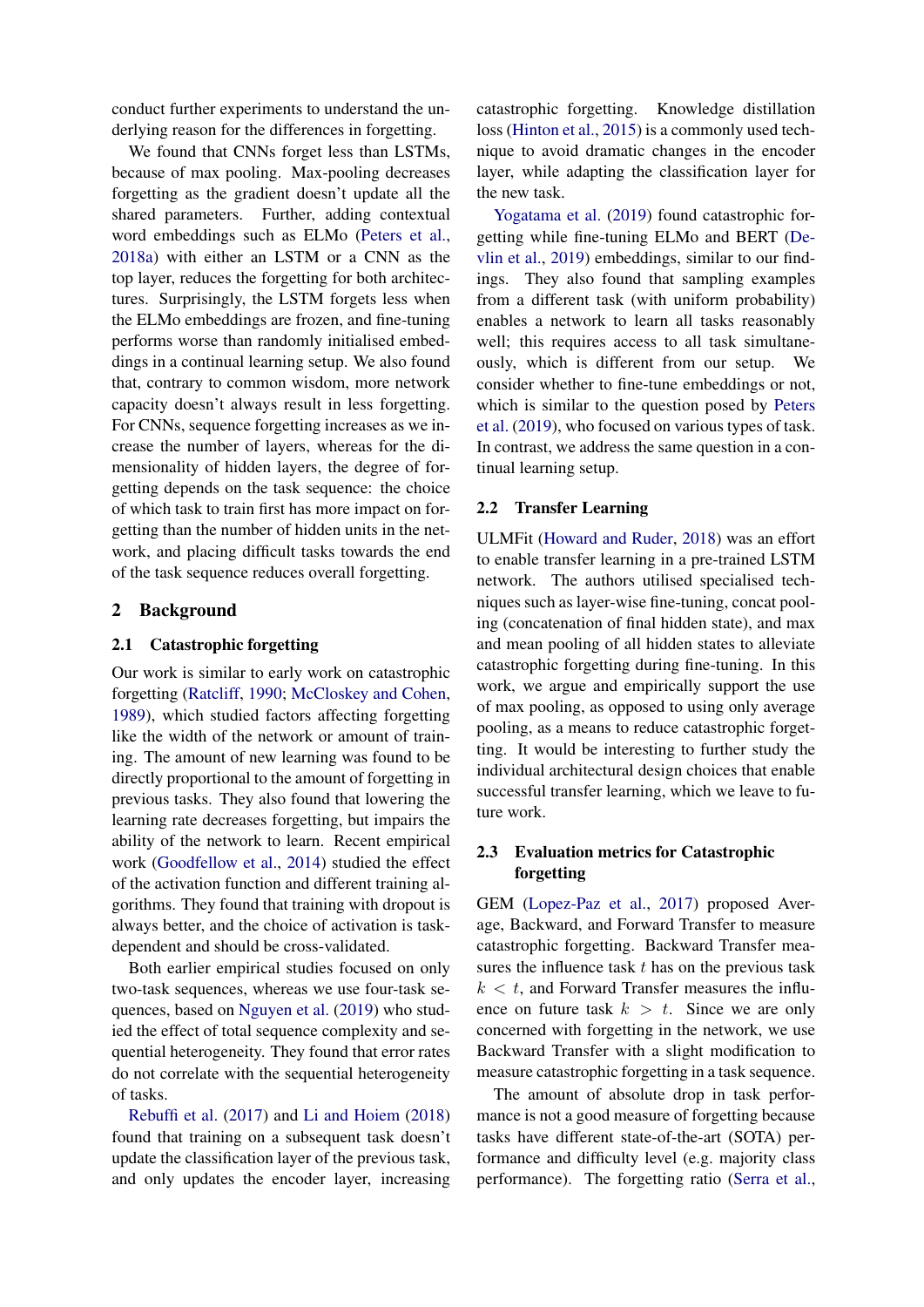[2018\)](#page-9-11) is a normalised measure of forgetting across multiple tasks which we also adapt in this work.

# 3 Method

We study catastrophic forgetting by training tasks sequentially. During sequential task training, networks suffer from forgetting knowledge acquired in previous tasks because of overfitting to new tasks, and also lack of access to the training data of the old tasks. Our setup is very similar to finetuning in transfer learning. Various tasks and task sequences used in our study are described in Section [4.](#page-2-0) Task sequences are trained using neural architectures with fixed hyper-parameters, as described in Section [6.](#page-3-0) We performed experiments to find how forgetting changes for different architectures (Section [7\)](#page-3-1), ways to use embeddings (Section [8\)](#page-4-0), network configurations (Section [9\)](#page-5-0), and task sequences (Section [10\)](#page-6-0). We compare the amount of forgetting of various architectural design choices using the evaluation metric proposed in Section [5.](#page-2-1)

# <span id="page-2-0"></span>4 Tasks

We selected four text classification tasks of different nature, each targeting different language learning tasks for English.

- Stanford Sentiment Treebank ("SST"): fine-grained sentiment classification over five classes [\(Socher et al.,](#page-9-12) [2013\)](#page-9-12).
- Subjectivity ("SUBJ"): binary classification of Subjectivity vs. Objectivity in IMDB reviews [\(Pang and Lee,](#page-9-13) [2004\)](#page-9-13).
- TREC Question classification ("TREC"): coarse-grained classification of questions, based on 6 classes [\(Voorhees and Tice,](#page-9-14) [1999\)](#page-9-14).
- Corpus of Linguistic Acceptability ("CoLA"): prediction of whether a sentence is grammatical or not [\(Warstadt et al.,](#page-9-15) [2018\)](#page-9-15).

Table [1](#page-3-2) contains state-of-the-art (SOTA), majority class voting, and single-task performance using a CNN for all four tasks.

We consider a task difficult for our setup if we cannot attain performance close to SOTA with a simple architecture like an LSTM or CNN. SST is the most challenging task in our setup: achieving SOTA performance requires large pre-trained contextual embeddings like ELMo [\(Peters et al.,](#page-9-5)

[2018a\)](#page-9-5). [Socher et al.](#page-9-12) [\(2013\)](#page-9-12) proposed recursive neural networks for SST based on an explicit constituency parse tree, and results for standard LSTMs are well below SOTA. CoLA is a moderately difficult task as it also requires specialised techniques to perform reasonably well. For TREC and Subjectivity, on the other hand, it is possible to reach performance close to SOTA with simple architectures. We intentionally selected tasks of varying difficulty to see if forgetting increases with more complicated tasks.

## 4.1 Task Sequence

We formed various task sequences with length four using the tasks detailed in Table [1.](#page-3-2) We used all 24 task sequences possible. A selection of task sequences is listed in Table [6,](#page-7-0) wherein the code name indicates the order of the tasks during training (e.g. "TREC SUBJ CoLA SST" = train on TREC first, then SUBJ, CoLA and SST).

# <span id="page-2-1"></span>5 Evaluation

We used accuracy as our metric for evaluation, except for CoLA where we used Mathews correlation [\(Matthews,](#page-9-16) [1975\)](#page-9-16) as the dataset is unbalanced. All results are averaged over five runs with different random seeds.

After training a sequence, we calculate the performance score for each component task (over held-out test data). Because absolute metrics are not comparable between tasks, we normalise the raw performance score for each task to get a roughly uniform metric, disregarding task difficulty. Further, we use normalised performance scores to calculate forgetting for each task and the whole task sequence, as detailed below.

## 5.1 Normalisation

Direct comparison of forgetting between TREC and SST, e.g., is not ideal, as the absolute difference in accuracy could be up to 40%. Normalisation enables fairer comparison of forgetting, as it incorporates a measure of task difficulty based on SOTA and majority class performance. This normalisation is similar to the forgetting ratio proposed by [Serra et al.](#page-9-11) [\(2018\)](#page-9-11).

We normalise performance metric based on: (a) SOTA for the task PER<sub>SOTA</sub>; and (b) majority class performance  $PER_{MAJ}$ .  $PER_{i,j}$  refers to performance measured for the task at position  $i$  after training the task at position j (where  $i \leq j$ ).  $P_{i,j}$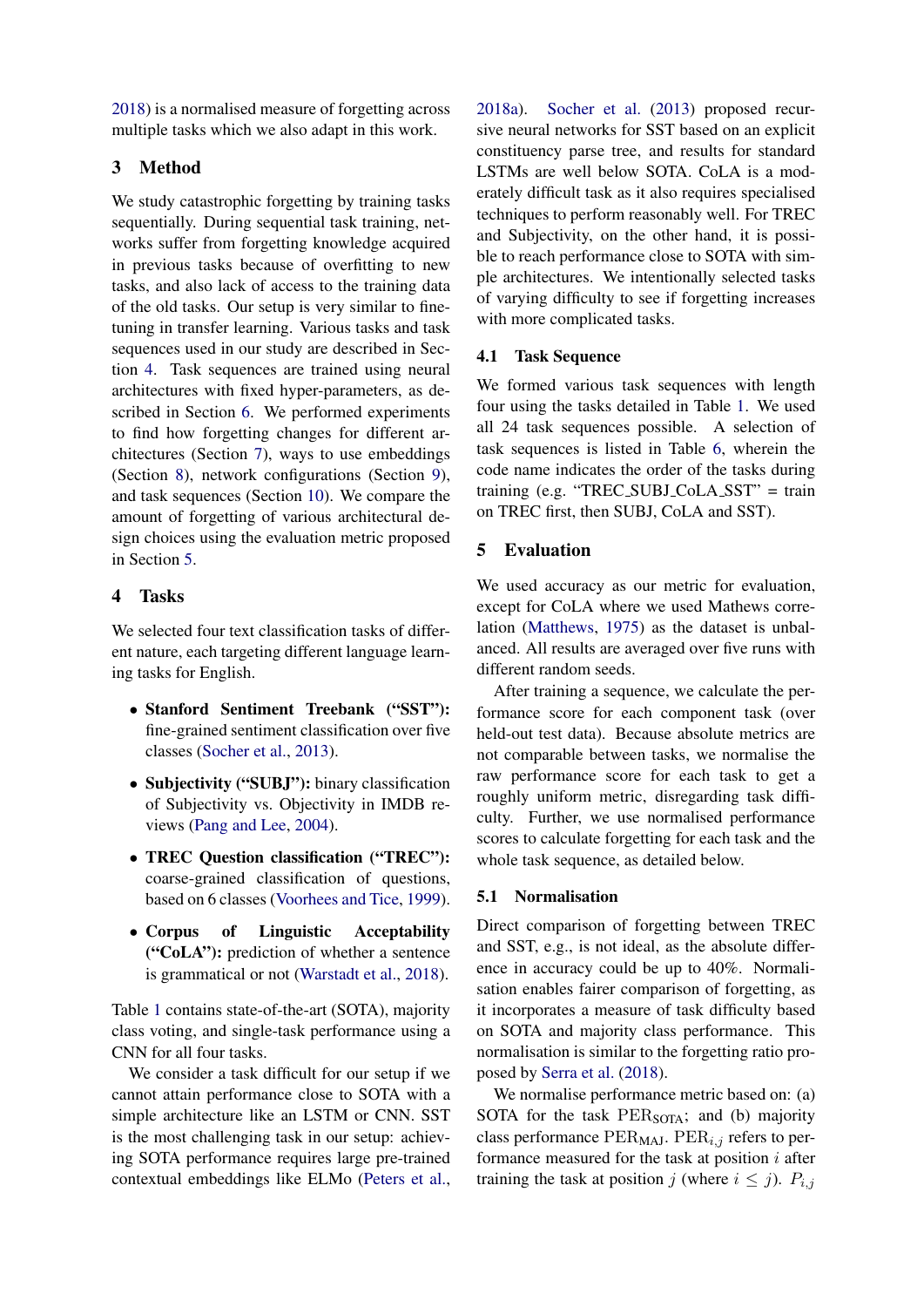<span id="page-3-2"></span>

| <b>Tasks</b> | <b>SOTA</b>            | <b>Majority Class</b> | <b>CNN</b> | #Training Instances | #Classes       |
|--------------|------------------------|-----------------------|------------|---------------------|----------------|
| TREC         | 0.98                   | 0.19                  | 0.91       | 5452                | 6              |
|              | Cer et al. (2018)      |                       |            |                     |                |
| <b>SUBJ</b>  | 0.96                   | 0.50                  | 0.92       | 9000                | $\overline{2}$ |
|              | Cer et al. (2018)      |                       |            |                     |                |
| CoLA         | 0.34                   | 0.00                  | 0.25       | 8551                | $\overline{2}$ |
|              | Warstadt et al. (2018) |                       |            |                     |                |
| <b>SST</b>   | 0.55                   | 0.25                  | 0.38       | 8544                |                |
|              | Peters et al. (2018a)  |                       |            |                     |                |

Table 1: The tasks targeted in this work, with state of the art (SOTA) performance, majority class performance, and performance when trained individually using a single-layer CNN. We used Mathew's Correlation Coefficient [\(Matthews,](#page-9-16) [1975\)](#page-9-16) for CoLA, and accuracy as the performance measure for all other tasks.

refers to the normalised performance of the task at position  $i$  after training the task at position  $j$ . Negative values for  $P_{i,i}$  indicate accuracy is below majority classifier accuracy.

$$
P_{i,j} = \frac{\text{PER}_{i,j} - \text{PER}_{\text{MAJ}}}{\text{PER}_{\text{SOTA}} - \text{PER}_{\text{MAJ}}} \quad \forall i \leq j \qquad (1)
$$

#### 5.2 Forgetting of a Sequence

We use this normalised performance to measure forgetting for an entire task sequence. Our forgetting metric is similar to Backward Transfer proposed by [Lopez-Paz et al.](#page-9-10) [\(2017\)](#page-9-10). We track forgetting of the task sequence, which is a scaled version of Backward Transfer.

Sequence forgetting  $(F_{\text{Seq}})$  is the sum over the individual task forgetting values  $F_i$ . Individual task forgetting is the scaled performance drop for each task, indexed based on the position at which the task was trained. The difference between performance when the task was first trained and the end of the sequence, is considered to be performance drop:

$$
F_i = \frac{P_{i,i} - P_{i,T}}{|P_{i,i}|}
$$
 (2)

$$
F_{Seq} = \sum_{i=1}^{i=T} F_i
$$
 (3)

where  $T$  refers to the position of the last trained task. We also refer to  $F_i$  as  $F_{\text{TASK}}$  when TASK is trained at position i (e.g. when TREC is trained as the first task,  $F_1 = F_{\text{TREC}}$ . Lower forgetting is better.

## <span id="page-3-0"></span>6 Neural Models

Our network consists of an encoder and a classification layer. The encoder learns to extract useful

<span id="page-3-3"></span>

| Optimiser           | Adam  |
|---------------------|-------|
| Learning Rate       | 0.001 |
| Patience            | 10    |
| Batch size          | 128   |
| dropout             | 0.5   |
| Embedding dimension | 128   |
| ELMo hidden size    | 1024  |

Table 2: Hyper-parameters used for training.

features for the task automatically. The classification layer uses the encoder output to label instances, which is dependent on the task and actual label set. We use the same encoder but different classifier layers for all tasks. Our architecture is similar to the one used by [Li and Hoiem](#page-9-7) [\(2018\)](#page-9-7). The AllenNLP library [\(Gardner et al.,](#page-8-7) [2018\)](#page-8-7) was used to build our neural models. We used Mathew's Correlation as the early stopping criteria for CoLA, and loss for the other tasks. Unless otherwise stated, we train networks with the hyper-parameters listed in Table [2.](#page-3-3)

## <span id="page-3-1"></span>7 RQ1: Do LSTMs forget more than CNNs?

CNN-based architectures [\(Krizhevsky et al.,](#page-9-17) [2012\)](#page-9-17) have been widely used for transfer learning, whereas LSTM-based architectures need specialised techniques to transfer successfully [\(Howard and Ruder,](#page-8-1) [2018\)](#page-8-1). This difference motivated us to compare forgetting between LSTMs and CNNs.

We used the standard LSTM encoder implementation from AllenNLP. The CNN encoder in AllenNLP is single-layered, which we adapted to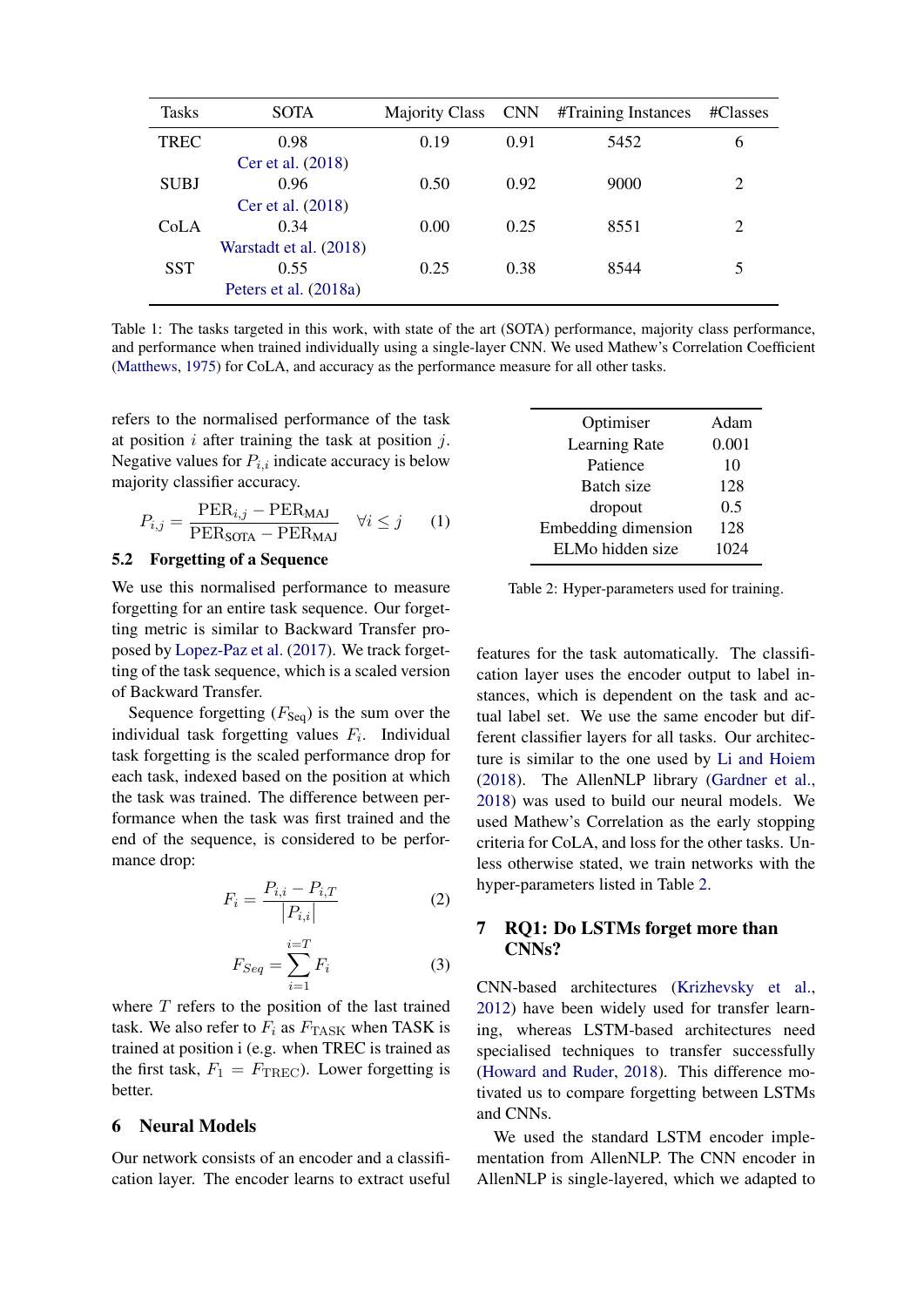multi-layer with max-pooling applied after the final layer. We used a single  $n$ -gram filter with width two for the CNN. We ran experiments using LSTM and CNN encoders with all task sequences and network configurations.

## 7.1 Results: CNN vs. LSTM

Table [3](#page-5-1) and Figure [1](#page-5-2) compare the main results for forgetting between LSTMs and CNNs on task sequence TREC SUBJ SST CoLA. Singlelayered CNN networks forget considerably less than LSTM networks. The lowest Sequence Forgetting value of  $F_{Seq} = 1.52$  for LSTMs is more than double the lowest  $F_{Seq}$  of 0.71 observed for CNNs. CNNs perform substantially better with single-layered networks, and forgetting starts increasing with higher numbers of layers. With higher numbers of CNN layers, forgetting is only slightly lower than LSTM networks. We also performed experiments with bi-directional LSTMs and observed very small-scale reductions in forgetting, which could be due to slightly better modelling of the task; because of the marginal difference in performance, we omit results for bidirectional LSTMs from the paper.

We conducted further experiments to understand what makes single-layered CNNs special in reducing forgetting. Convolution and pooling operations are two distinctive features of CNNs. We ran experiments replacing max-pooling with average pooling.

## 7.2 Results: max pooling vs. average pooling

Table [4](#page-5-3) and Figure [2](#page-6-1) compare the main results for forgetting between max pooling and average pooling on task sequence TREC SUBJ SST CoLA. Replacing max pooling with average pooling resulted in a slight increase in  $F_{Seq}$ , indicating maxpooling helps in reducing forgetting.

A network with max pooling can train on different input distributions with less interference, as different sub-networks (paths created by maxpooling) can be used for each input distribution. [Srivastava et al.](#page-9-3) [\(2013\)](#page-9-3) also report less forgetting using a max operation in their proposed networks. We observe that even with average pooling, forgetting in CNNs is not as severe as in LSTMs.

# <span id="page-4-0"></span>8 RQ2: Should we fine-tune pre-trained embedding in continual learning setup?

Contextual embeddings like ELMo [\(Peters et al.,](#page-9-18) [2018b\)](#page-9-18) and BERT [\(Devlin et al.,](#page-8-5) [2019\)](#page-8-5) have became a standard component in recent NLP architectures. The embeddings used in these pretrained architectures encode latent linguistic features from a large corpus, thus improving sample efficiency and generalisability of models, which could change the forgetting dynamics of the network. We used ELMo embeddings in a continual learning setup, and compared the model's forgetting in two scenarios: (a) embeddings are finetuned during each task's training; and (b) embeddings are fixed. Our experiments using fine-tuned and fixed ELMo embeddings are referred to as "CNN $_{Fix}$ " and "CNN $_{FT}$ " respectively, in the case of the CNN.

## 8.1 Results: fixed ELMo

Table [3](#page-5-1) presents results with fixed ELMo. Freezing ELMo's parameters in continual learning reduces the forgetting, e.g. for a single-layered LSTM with 400 hidden dimensions, forgetting was reduced from 2.57 to 0.58, which is the least forgetting overall. The impact of fixed embeddings is similar for both LSTMs and CNNs. Surprisingly, LSTMs perform slightly better than CNN's, contrary to results when embeddings are not used. We hypothesise that this is due to the LSTM sharing a similar structure to the underlying model used by ELMo.

## 8.2 Results: ELMo with fine-tuning

Table [3](#page-5-1) compares results using fixed and finetuned ELMo embeddings. While fixed ELMo helps the networks reduce forgetting, fine-tuning catastrophically degrades the networks' ability to retain previous knowledge. Most of the gain from using contextual embeddings is lost if we finetune the embeddings: our results show that finetuning increases forgetting from 0.58 to 2.57 in a single-layer LSTM network with 400 hidden dimensions. These results highlight the importance of specialised fine-tuning techniques like gradual unfreezing and discriminative fine-tuning in ULMFit [\(Howard and Ruder,](#page-8-1) [2018\)](#page-8-1). Interestingly, the CNN performs better with fine-tuning, but the LSTM performs better with fixed ELMo embeddings.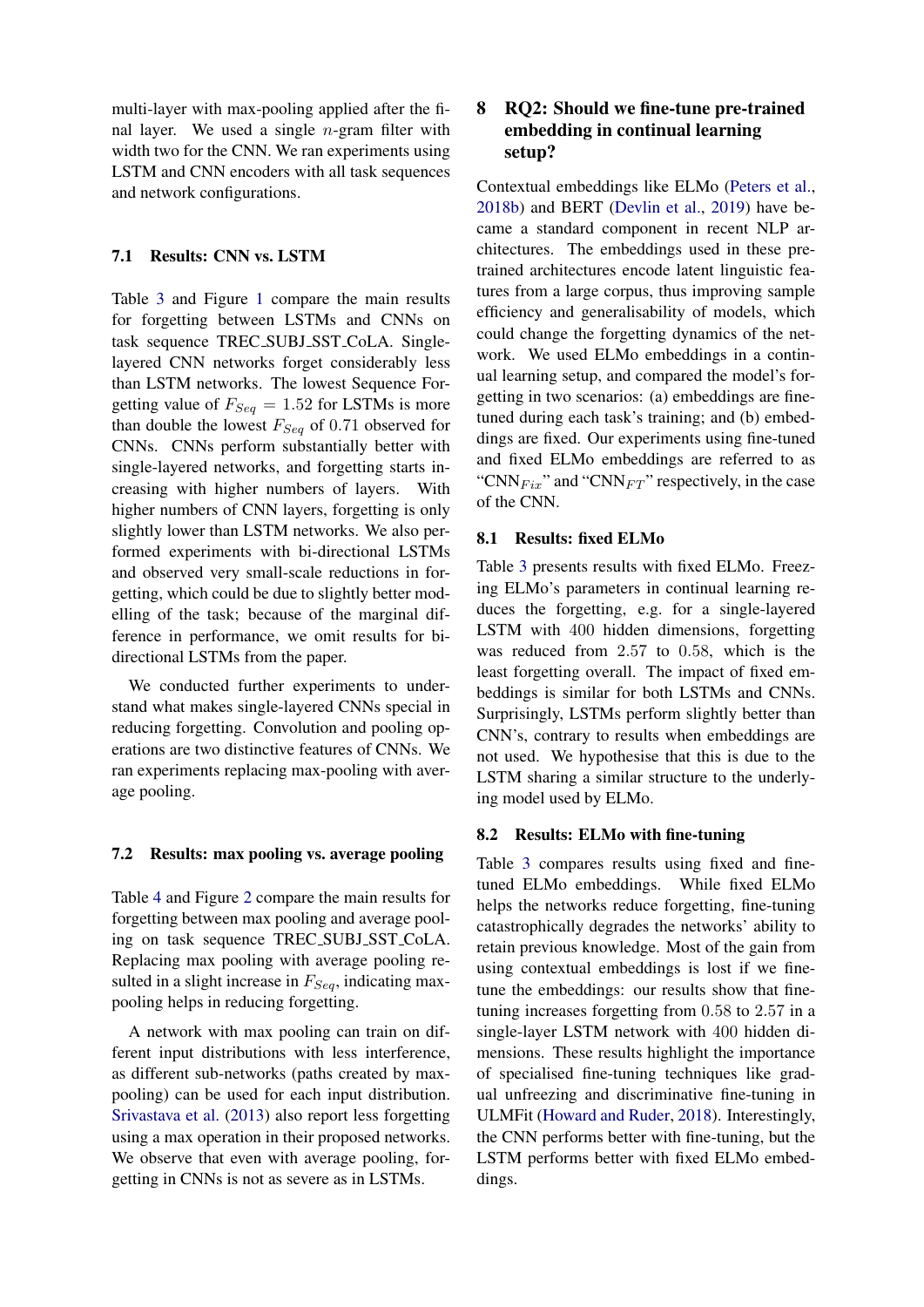<span id="page-5-1"></span>

| #Layers |     |      | Hdim CNN LSTM |      |      |      | $\text{CNN}_R$ LSTM <sub>R</sub> $\text{CNN}_{Fix}$ LSTM <sub>Fix</sub> $\text{CNN}_{FT}$ LSTM <sub>FT</sub> |      |      |
|---------|-----|------|---------------|------|------|------|--------------------------------------------------------------------------------------------------------------|------|------|
|         | 100 | 0.71 | 1.52          | 0.97 | 1.78 | 0.77 | 0.71                                                                                                         | 1.90 | 2.63 |
|         | 400 | 0.76 | 2.24          | 0.98 | 2.57 | 0.63 | 0.58                                                                                                         | 1.46 | 2.57 |
|         | 100 | 1.51 | 2.23          | 1.94 | 1.92 | 1.02 | 0.85                                                                                                         | 2.28 | 2.81 |
|         | 400 | 1.74 | 2.11          | 1.95 | 2.30 | 1.01 | 0.95                                                                                                         | 2.08 | 2.19 |
|         | 100 | 2.03 | 2.04          | 2.02 | 2.13 | 1.83 | 1.53                                                                                                         | 2.16 | 2.33 |
|         | 400 | 2.04 | 1.81          | 2.45 | 1.79 | 1.18 | 1.47                                                                                                         | 2.28 | 2.33 |

Table 3: Sequence Forgetting  $(F_{Seq})$  of TREC\_SUBJ\_SST\_CoLA using CNN and LSTM for various network configurations. We denote the experiment with regularisation as "CNN $_R$ ", fixed ELMo as "CNN $_{Fix}$ ", and ELMo with fine-tuning as "CNN $_{FT}$ ". Similar notation is used for the LSTM, and "Hdim" denotes the dimensionality of the given hidden layer.

<span id="page-5-2"></span>

Figure 1: Performance of the LSTM and CNN on task sequence TREC SUBJ SST COLA, with one layer and hidden dimensionality 100.

<span id="page-5-3"></span>

| #Layers       | Hdim | max pool | avg pool |
|---------------|------|----------|----------|
| 1             | 100  | 0.71     | 0.97     |
| 1             | 400  | 0.75     | 0.97     |
| 1             | 900  | 0.72     | 0.90     |
| 2             | 100  | 1.66     | 1.61     |
| 2             | 400  | 1.72     | 1.83     |
| $\mathcal{D}$ | 900  | 1.58     | 2.18     |

Table 4: Sequence Forgetting  $(F_{Seq})$  of TREC SUBJ SST CoLA using max pooling and average pooling for a different configuration.

## <span id="page-5-0"></span>9 RQ3: Do networks with more capacity forget less?

A lot of work in the catastrophic forgetting literature has focused on freezing the weights of the network [\(Mallya and Lazebnik,](#page-9-19) [2018;](#page-9-19) [Fernando et al.,](#page-8-8) [2017\)](#page-8-8). Here, we ask whether increasing the capacity of the network would encourage the network to use different sub-networks for different tasks. Another thought was that increasing capacity would drive the network to over-fit, which could further increase forgetting.

We considered neural networks up to four layers deep, with hidden dimensions of 100, 400, 900, and 1400. We trained each task sequence on sixteen different network configurations formed using four different layers and hidden dimensionalities. The hidden dimensionality refers to the number of features in the hidden state in an LSTM, or the number of output channels in a CNN.

Since networks with greater capacity are more vulnerable to over-fitting, we also studied the effect of regularising the network. We also ran all experiments using L2 regularisation by setting weight decay to  $0.0001$  during training. LSTM $<sub>R</sub>$ </sub> and  $CNN_R$  denote results for experiments with L2 regularisation.

#### 9.1 Results: Layers

Table [3](#page-5-1) lists results for different layers for both CNNs and LSTMs, and their regularised versions. Both CNNs and LSTMs have the least forgetting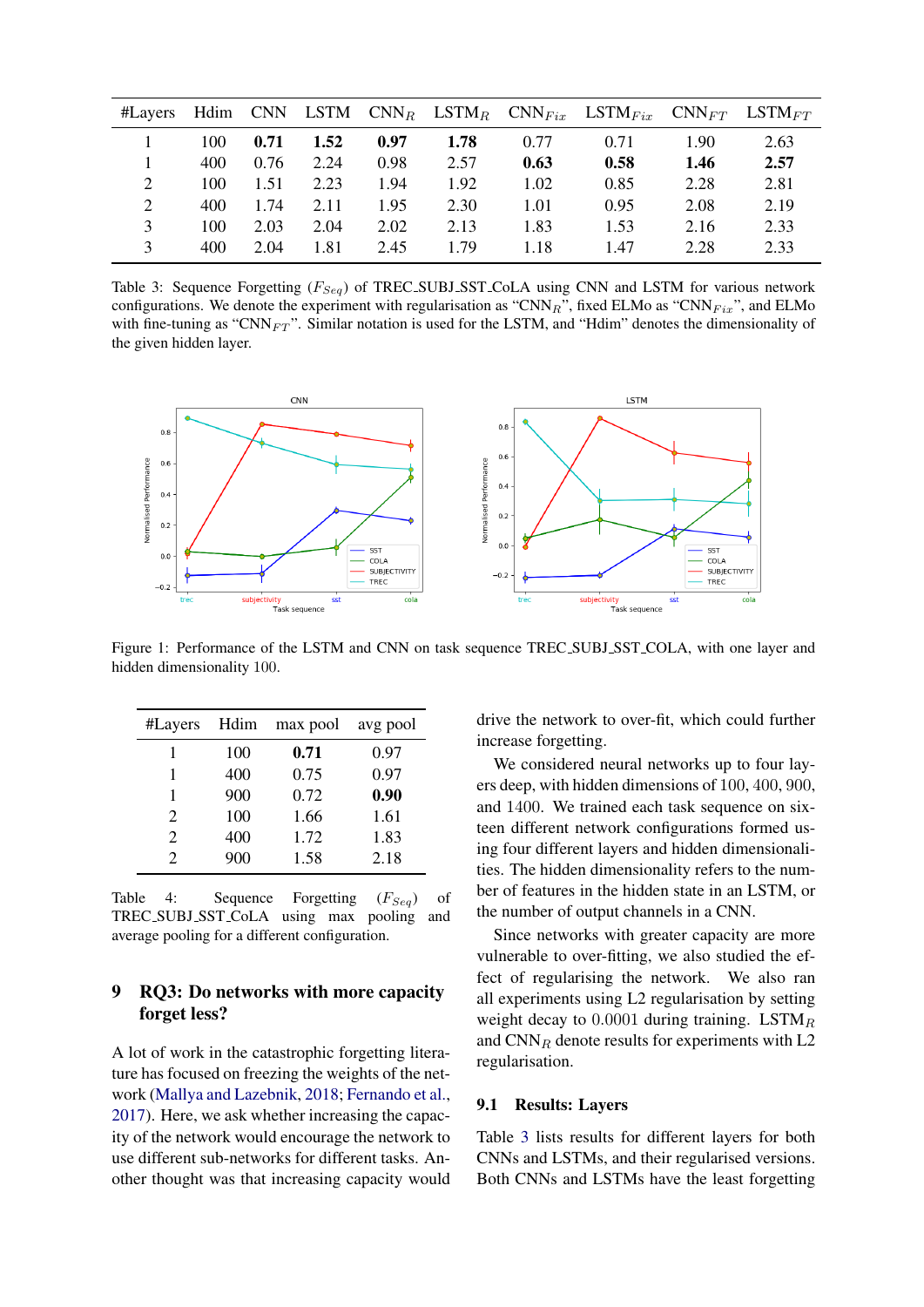<span id="page-6-1"></span>

Figure 2: Performance of Max and Average pooling on task sequence: TREC SUBJ SST CoLA, with Layer 1 and Hidden Dimension 100.

for the single-layered network. By increasing the number of layers in the network, forgetting also increases. For CNNs, there is a huge degradation when changing the network from one layer to two layers. This steep increase could be because we are using max-pooling only after the final layer. We might be able to reduce forgetting in a multi-layered CNN by having a pooling operation after every layer. We found that regularising using weight decay didn't help in reducing forgetting. Our finding differs that of previous work on dropout [\(Goodfellow et al.,](#page-8-2) [2014\)](#page-8-2), which found that it helps in reducing forgetting. However, the results are not comparable due to the different type of regularisation.

## 9.2 Results: Hidden Dimensionality

Table [5](#page-7-1) shows forgetting for hidden dimensionalities 100 and 900 for four task sequences. We limit our analysis to single-layered CNNs without embeddings. We find that the hidden dimensionality with least forgetting is dependent on the arrangement of tasks in the task sequence. We observe that task sequences starting with TREC and CoLA have lower forgetting with  $hdim = 100$  (the first and fourth task sequences in Table [5\)](#page-7-1). In contrast, task sequences starting with SST and Subjectivity have less forgetting with  $hdim = 900$  (the second and third task sequence in Table [5\)](#page-7-1). Increasing the dimensionality reduces forgetting for some tasks, but increases forgetting for others. For task sequence CoLA\_SST\_TREC\_SUBJ in Table [5,](#page-7-1) increasing the dimensionality from 100 to 900 increases forgetting for CoLA by 0.61, whereas forgetting for SST is reduced by 0.33. Out of the 24 tasks sequences considered, only four have  $|F_{Seq}^{900} - F_{Seq}^{100}| > 0.3$ <sup>[2](#page-0-0)</sup>

## <span id="page-6-0"></span>10 RQ4: Do networks forget more when training a difficult task?

From our experiments on task sequences of length four, we observed  $F_{Seq}$  varies from 0.63 to 1.81 on different task sequences. The task ordering has a substantial impact on  $F_{Seq}$ . To understand the forgetting behaviour for tasks individually, we ran an experiment with two tasks. We train two tasks sequentially, and report the forgetting observed on the first task after training the second task, averaged over five runs. We train all twelve possible configurations using four tasks.

#### 10.1 Results: Two-task Sequence

Table [7](#page-8-9) lists the results of forgetting on sequence lengths two with a single-layered network and hidden dimensionality of 100. We observed training a difficult task causes overall less forgetting for the previous task. Training TREC after Subjectivity results in forgetting of 0.46, whereas training hard tasks like SST only results in forgetting of 0.17. We also observe TREC suffers distinctively less forgetting by training SST and CoLA, which is also observable in our results for the four-task sequence.

To further understand why training a difficult task leads to less forgetting, we recorded the total number of epochs used in training each task. Table [8](#page-8-10) shows the number of epochs used for the second task in training two-task sequences. TREC

<sup>&</sup>lt;sup>2</sup>The superscript on  $F_{Seq}$  here indicates the dimensionality.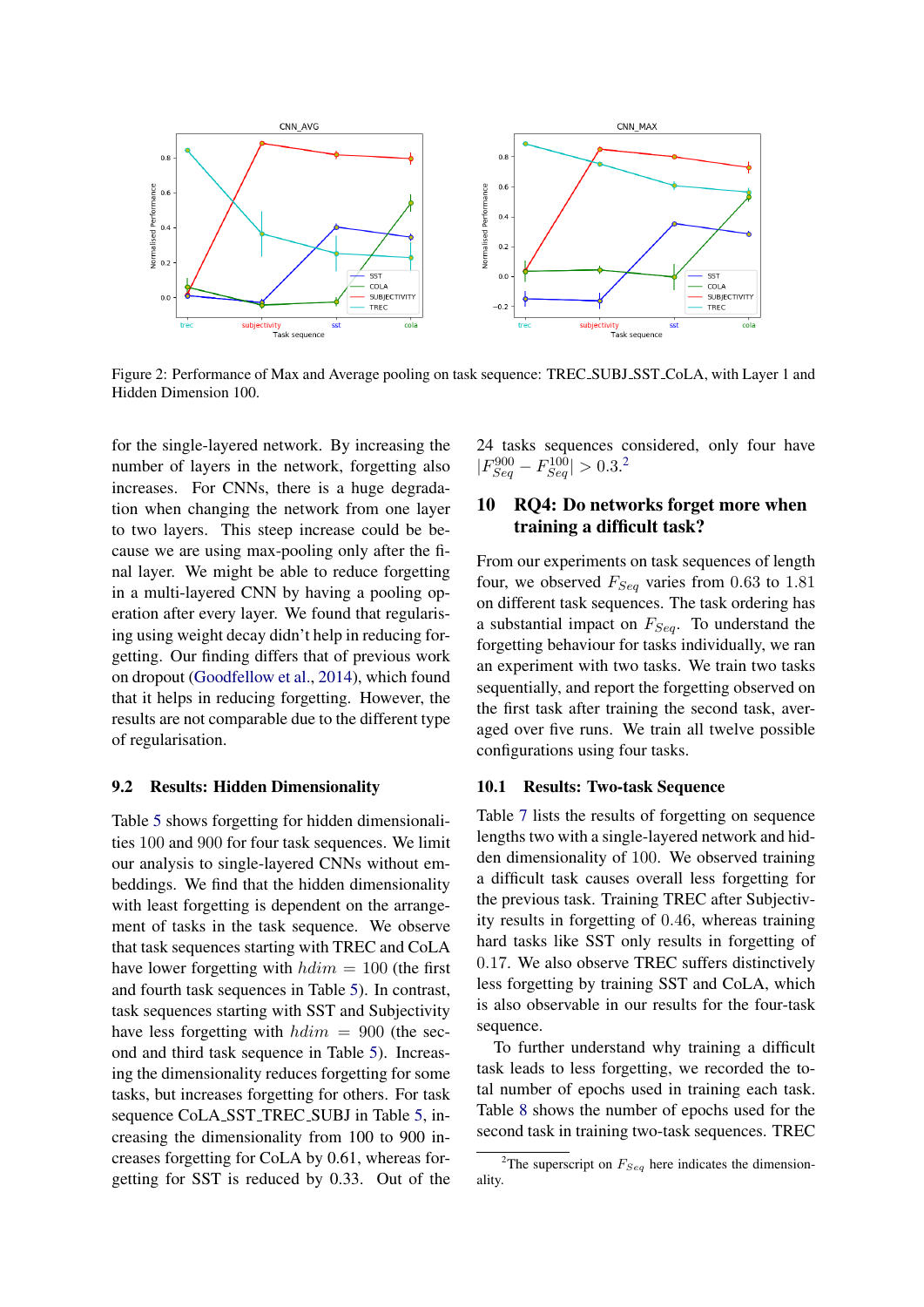<span id="page-7-1"></span>

| Code                      | Hdim | $F_{\text{TOTAL}}$ | $F_{\rm TREC}$ | $F_{\rm CoLA}$ | $F_{\mathrm{SST}}$ | $F_{\rm SUBJ}$ |
|---------------------------|------|--------------------|----------------|----------------|--------------------|----------------|
| TREC_SUBJ_SST_CoLA        | 100  | 0.77               | 0.40           | 0.0            | 0.23               | 0.12           |
|                           | 900  | $+0.32$            | $+0.215$       | 0.0            | $+0.02$            | $+0.08$        |
| <b>SST COLA TREC SUBJ</b> | 100  | 1.36               | 0.12           | 0.58           | 0.65               | $0.0^{\circ}$  |
|                           | 900  | $-0.41$            | $-0.02$        | $-0.22$        | $-0.18$            | 0.0            |
| <b>SUBJ_CoLA_SST_TREC</b> | 100  | 1.81               | 0.0            | 0.61           | 0.61               | 0.59           |
|                           | 900  | $-0.59$            | 0.0            | $-0.35$        | $-0.21$            | $-0.03$        |
| Cola SST TREC SUBJ        | 100  | 0.99               | 0.15           | 0.31           | 0.54               | 0.0            |
|                           | 900  | $+0.23$            | $-0.04$        | $+0.61$        | $-0.33$            | 0.0            |
| <b>SST_TREC_SUBJ_COLA</b> | 100  | 0.93               | 0.19           | 0.0            | 0.61               | 0.12           |
|                           | 900  | $-0.10$            | $+0.10$        | 0.0            | $-0.16$            | $-0.04$        |

Table 5:  $F_{Seq}$  and individual task forgetting for four task sequences on a single-layered network with hidden dimensionality 100 and 900. The actual forgetting value is reported for dimensionality 100 and increment/decrement from reference value at 100 dimensionality is reported for 900 dimensionality, with red indicating an increase in forgetting and green indicating a decrease in forgetting from 100 dimensionality.

generally requires more epochs than other tasks, accounting for the large drop in performance when training TREC later in the sequence.

## 10.2 Results: Forgetting when training a difficult task

Table [6](#page-7-0) lists the top and bottom task sequences based on minimum  $F_{Seq}$  across all considered dimensionalities. Results are in line with our observation from the two-task sequence, that training a difficult task causes less forgetting to tasks trained earlier. Having a difficult task like SST towards the end of a sequence reduces overall forgetting. In Table [6,](#page-7-0) all the top task sequences end with difficult task SST or CoLA, whereas all bottom tasks ends in TREC. This finding is similar to the findings from curriculum learning [\(Bengio et al.,](#page-8-0) [2009\)](#page-8-0): training a hard task later in a sequence has overall less error, and leads to better generalisation. Forgetting of a task is inversely proportional to its difficulty level, resulting in CoLA and SST having the least forgetting when added to the end of the sequence.

## 11 Discussion and Limitations

In our study, we used a very loose definition of what makes a task difficult, mainly comparing single-task performance on a simple CNN/LSTM model with SOTA. Our current analysis shows that task and task sequencing plays a pivotal role in forgetting observed in the network. To establish what quantifies a difficult task in a continual learning

<span id="page-7-0"></span>

| <b>Task Sequence</b> | $\min(F_{Sen}^{100,400,900})$ |
|----------------------|-------------------------------|
| TREC_SUBJ_CoLA_SST   | 0.63                          |
| TREC_SUBJ_SST_CoLA   | 0.78                          |
| SST_TREC_SUBJ_CoLA   | 0.81                          |
| CoLA_SUBJ_SST_TREC   | 1.3                           |
| SST_CoLA_SUBJ_TREC   | 1.4                           |
| CoLA_SST_SUBJ_TREC   |                               |

Table 6: The top three (green) and bottom three (red) task sequences with  $F_{Seq}$  for Layer = 1. For each task sequence, minimum  $F_{Seq}$  was considered across dimensionalities 100, 400, 900. Most of the top task sequences finish with SST or CoLA, and bottom ones with TREC.

setup would require extensive experiments with a large number of varied tasks.

For task sequence TREC SUBJ CoLA SST, CoLA's performance improves after training on SST, resulting in negative  $F_{CoLA}$  and a slight drop in  $F_{Seq}$ . This task sequence and network with  $hdim = 900$  is the only instance where we observed  $F_i < 0$ . Our two-task experiments saw forgetting of 0.16 when training SST after CoLA. This observation could be a consequence of training on TREC or SUBJ beforehand. It would be interesting to gain more insights on what enabled improvement on CoLA while training SST in this task sequence.

Our results with contextual ELMo embeddings are intriguing, as the amount of forgetting is vastly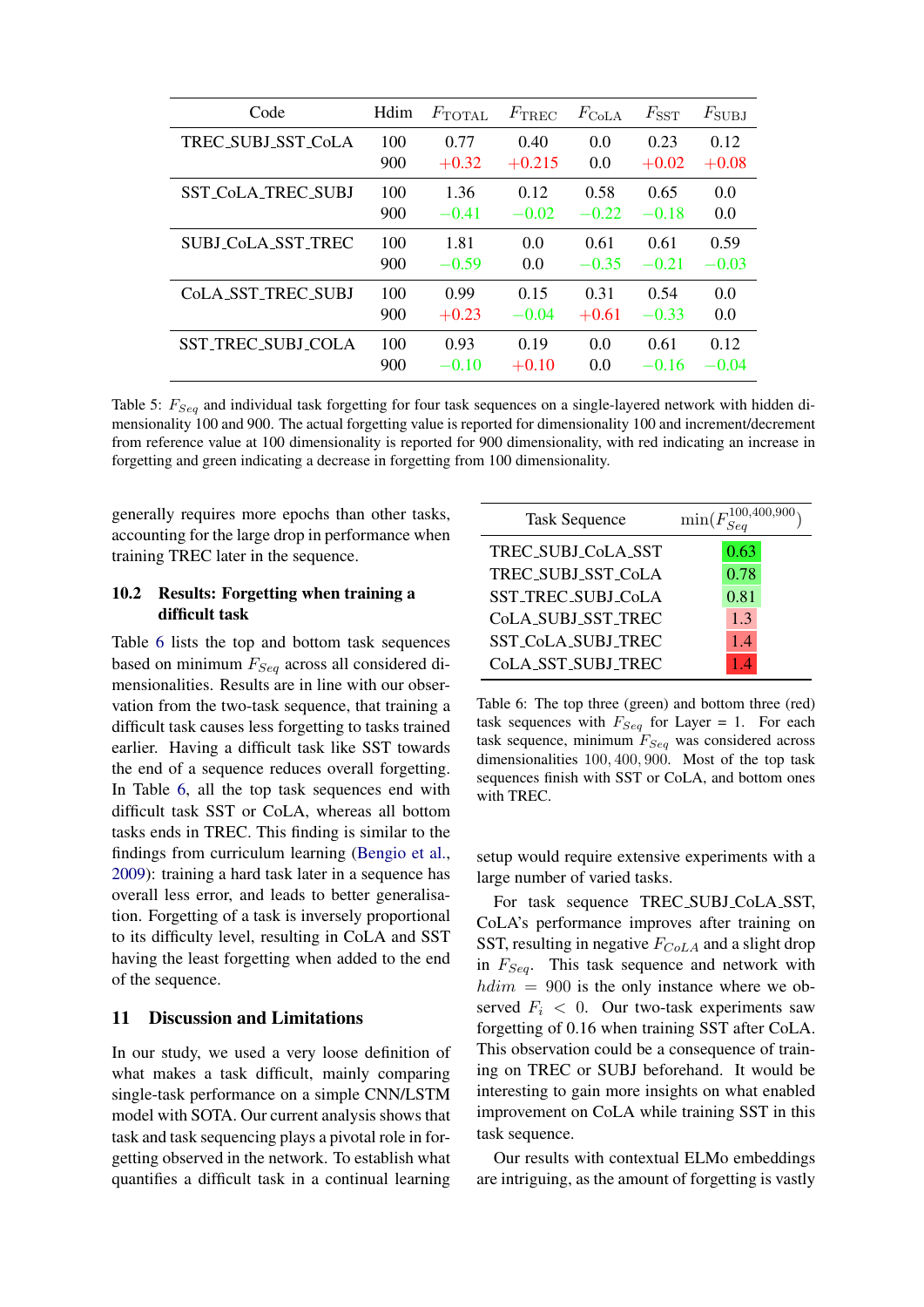<span id="page-8-9"></span>

| Second Task $\rightarrow$ CoLA SST SUBJ<br>First Task $\downarrow$ |      |      |      | <b>TREC</b> |
|--------------------------------------------------------------------|------|------|------|-------------|
| CoLA                                                               |      | 0.16 | 0.38 | 0.39        |
| <b>SST</b>                                                         | 0.36 |      | 0.40 | 0.57        |
| <b>SUBJ</b>                                                        | 0.35 | 0.17 |      | 0.46        |
| <b>TREC</b>                                                        | 0.09 | 0.08 | 0.15 |             |

Table 7: Forgetting on sequentially training two tasks; Layer= 1, Dimensionality =  $100$ .

<span id="page-8-10"></span>

| Second Task $\rightarrow$ CoLA SST SUBJ<br>First Task $\downarrow$ |      |      |      | <b>TREC</b> |
|--------------------------------------------------------------------|------|------|------|-------------|
| CoLA                                                               |      | 10.6 | -11  | 16.4        |
| <b>SST</b>                                                         | 16.2 |      | 11.8 | 16.2        |
| <b>SUBJ</b>                                                        | 17.8 | 10.6 |      | 14.6        |
| <b>TREC</b>                                                        | 152  | 11.0 | 11.8 |             |

Table 8: Number of epochs used for training the second task in the sequence; Layer = 1, Dimensionality =  $100$ .

different when ELMo's parameters are fixed, versus when they are fine-tuned for each task. Our experiments favour using fixed embeddings. This finding also points at the importance of developing new specialised fine-tuning approaches similar to the one introduced in ULMFit [\(Howard and](#page-8-1) [Ruder,](#page-8-1) [2018\)](#page-8-1). When fine-tuning ELMo embeddings, CNNs have less forgetting than LSTMs, and contrastingly LSTMs have less forgetting when ELMo embeddings are fixed.

## 12 Conclusion

We carried out an empirical study on catastrophic forgetting, observing that LSTMs forget more than CNNs. Further experimentation provided the insight that max-pooling helps CNNs alleviate abrupt forgetting. Our findings with pre-trained embeddings suggest one should avoid fine-tuning pre-trained embeddings in a continual learning setup. We also observed that more capacity doesn't help in reducing catastrophic forgetting, and that training a difficult task towards the end of a task sequence is beneficial.

## Acknowledgement

We want to thank the anonymous reviewers for their insightful suggestions, which gave rise to the experiments with pre-trained embeddings.

#### References

- <span id="page-8-0"></span>Yoshua Bengio, Jérôme Louradour, Ronan Collobert, and Jason Weston. 2009. Curriculum learning. In *Proceedings of the 26th annual international conference on machine learning*, pages 41–48. ACM.
- <span id="page-8-6"></span>Daniel Cer, Yinfei Yang, Sheng-yi Kong, Nan Hua, Nicole Limtiaco, Rhomni St. John, Noah Constant, Mario Guajardo-Cespedes, Steve Yuan, Chris Tar, Brian Strope, and Ray Kurzweil. 2018. [Universal](https://doi.org/10.18653/v1/D18-2029) [sentence encoder for English.](https://doi.org/10.18653/v1/D18-2029) In *Proceedings of the 2018 Conference on Empirical Methods in Natural Language Processing: System Demonstrations*, pages 169–174, Brussels, Belgium. Association for Computational Linguistics.
- <span id="page-8-5"></span>Jacob Devlin, Ming-Wei Chang, Kenton Lee, and Kristina Toutanova. 2019. [BERT: pre-training of](https://www.aclweb.org/anthology/N19-1423/) [deep bidirectional transformers for language under](https://www.aclweb.org/anthology/N19-1423/)[standing.](https://www.aclweb.org/anthology/N19-1423/) In *Proceedings of the 2019 Conference of the North American Chapter of the Association for Computational Linguistics: Human Language Technologies, NAACL-HLT 2019, Minneapolis, MN, USA, June 2-7, 2019, Volume 1 (Long and Short Papers)*, pages 4171–4186.
- <span id="page-8-8"></span>Chrisantha Fernando, Dylan Banarse, Charles Blundell, Yori Zwols, David Ha, Andrei A Rusu, Alexander Pritzel, and Daan Wierstra. 2017. Pathnet: Evolution channels gradient descent in super neural networks. *arXiv preprint arXiv:1701.08734*.
- <span id="page-8-3"></span>Robert M French. 1991. Using semi-distributed representations to overcome catastrophic forgetting in connectionist networks. In *Proceedings of the 13th annual cognitive science society conference*, pages 173–178.
- <span id="page-8-7"></span>Matt Gardner, Joel Grus, Mark Neumann, Oyvind Tafjord, Pradeep Dasigi, Nelson F. Liu, Matthew E. Peters, Michael Schmitz, and Luke Zettlemoyer. 2018. [Allennlp: A deep semantic natural language](http://arxiv.org/abs/1803.07640) [processing platform.](http://arxiv.org/abs/1803.07640) *CoRR*, abs/1803.07640.
- <span id="page-8-2"></span>Ian J. Goodfellow, Mehdi Mirza, Xia Da, Aaron C. Courville, and Yoshua Bengio. 2014. [An empirical](http://arxiv.org/abs/1312.6211) [investigation of catastrophic forgeting in gradient](http://arxiv.org/abs/1312.6211)[based neural networks.](http://arxiv.org/abs/1312.6211) In *2nd International Conference on Learning Representations, ICLR 2014, Banff, AB, Canada, April 14-16, 2014, Conference Track Proceedings*.
- <span id="page-8-4"></span>Geoffrey Hinton, Oriol Vinyals, and Jeff Dean. 2015. Distilling the knowledge in a neural network. *arXiv preprint arXiv:1503.02531*.
- <span id="page-8-1"></span>Jeremy Howard and Sebastian Ruder. 2018. [Universal](https://doi.org/10.18653/v1/P18-1031) [language model fine-tuning for text classification.](https://doi.org/10.18653/v1/P18-1031) In *Proceedings of the 56th Annual Meeting of the Association for Computational Linguistics (Volume 1: Long Papers)*, pages 328–339, Melbourne, Australia. Association for Computational Linguistics.